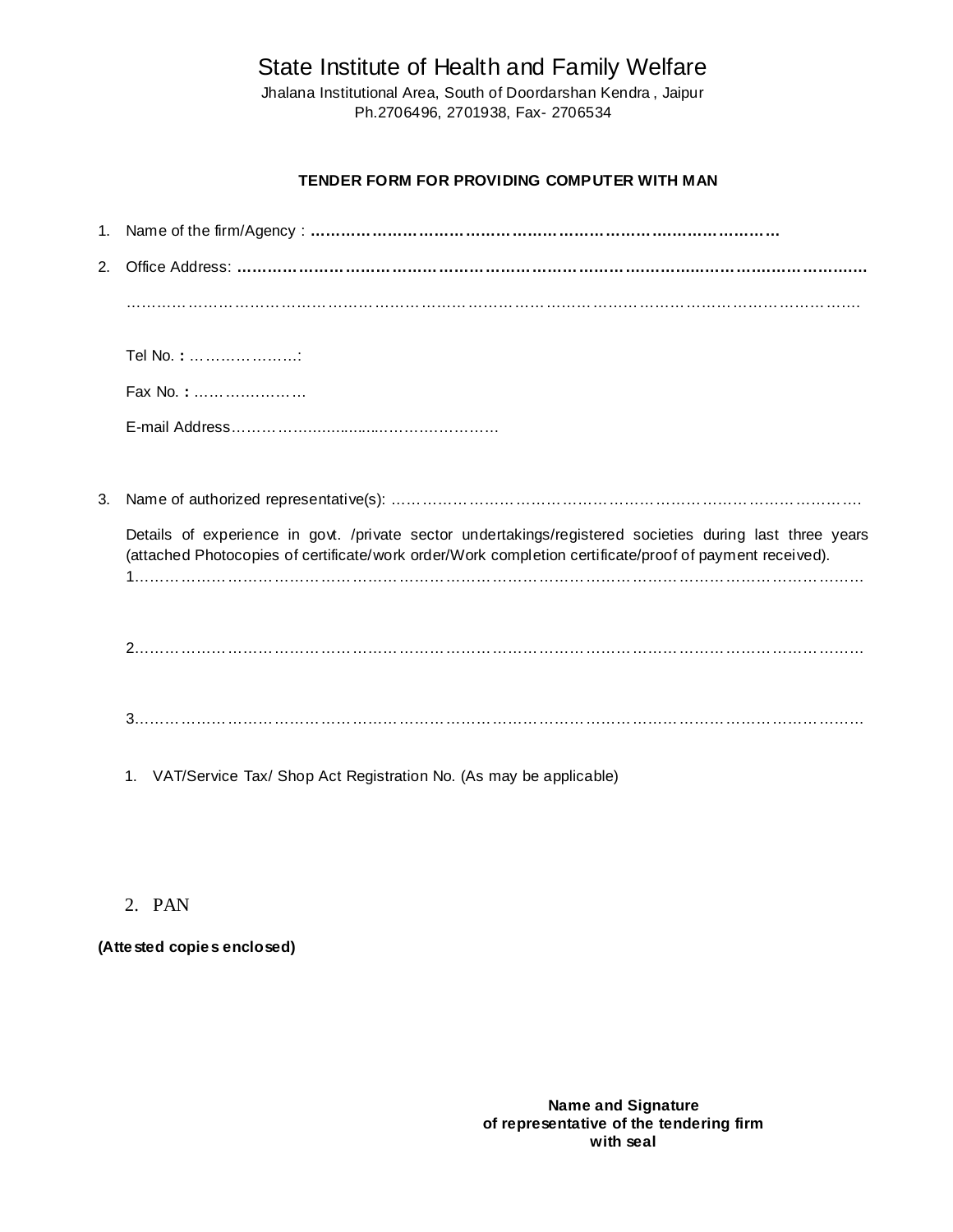### **TENDER FOR HIRING COMPUTER WITH MAN**

#### **Quotation**

To The Director State Institute of Health & Family welfare Jaipur

> Sub: Rate Quotation for Providing Computer with Man. Ref.: Your Advertisement No……………………………………………..Dated :……………

Sir,

We hereby provide our most Competitive rates for Providing Computer with Man in the given format as Below:-

| Sr. No. | <b>Description of Items</b>                                                                                                                                                   | Per Unit Amount (in Rs.) |
|---------|-------------------------------------------------------------------------------------------------------------------------------------------------------------------------------|--------------------------|
| 1.      | Competitive rates inclusive<br>Most<br>all<br>taxes,<br>charges, expenses and obligation for providing<br>computer with man and excluding service tax and<br>service charges. |                          |
| 2.      | Service charges (%)                                                                                                                                                           |                          |
| 3.      | Net cost                                                                                                                                                                      |                          |
| 4       | Service Tax as applicable                                                                                                                                                     |                          |

**Name and Signature of representative of the tendering firm with seal**

**Name and Signature of representative of the tendering firm with seal**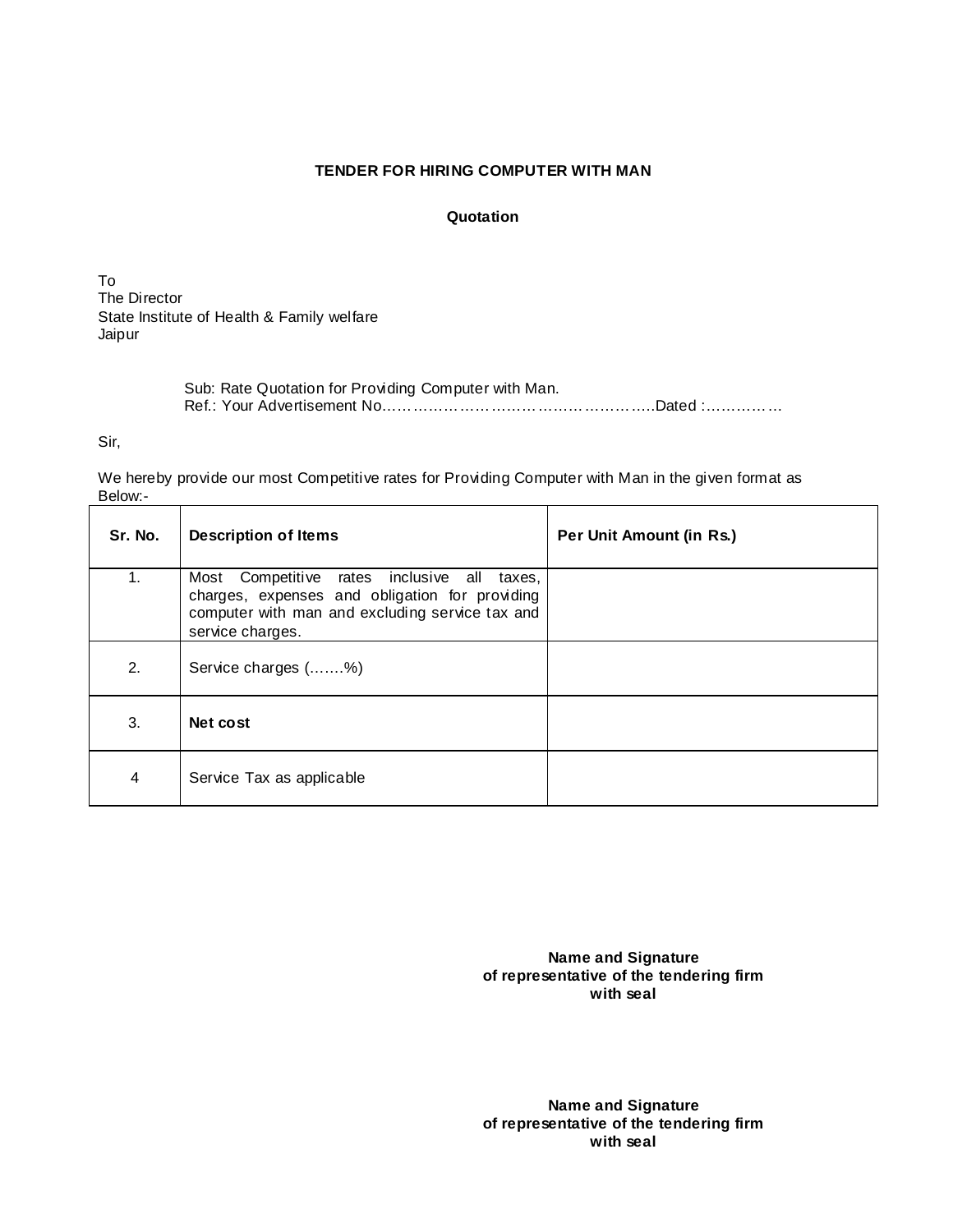## **Terms & Conditions**

- 1. The computer with man shall be hired only on short term contractual basis on the basis of volume of job or work to be done.
- 2. Incomplete bid/bids received after the prescribed date and time shall be summarily rejected.
- 3. Sub contracting of the work of any sort will not be allowed.
- 4. The contractor to whom the work is awarded shall have to ensure secrecy and security of data provided by the department. The Information/data so provided shall not be passed on to any unauthorized persons, agencies or Organizations.
- 5. Working space and such as stationery, Printer Ink etc., will be provided by Organization.
- 6. Computer make should not be less than P4 and having good condition able to work on MS Office(MS word, MS power point, MS Excel, MS Excess), Tally ERP 9 and Internet.
- 7. The Contractor shall not use the computer or any data/media/processors for any personal work or work outside of the scope of the tender.
- 8. The computer with man shall be executed at the premises of SIHFW building from Monday to Saturday 09.30 am to 6.00 pm (working days) under the overall supervision of an officer designated by the Director SIHFW and if required they can be called for work on Sunday and other holidays also and no extra payment shall be made other than the per day cost as agreed upon.
- 9. The Shortlisted firm is required to furnish an agreement in a non judicial stamp paper along with a Security Deposit.
- 10. Awarded firm will have to deposit 5% security amount payable without interest after successful completion of the contract
- 11. The Invoice/bill for the monthly hire charges need to be sent within 5 days of completion of the every month duly signed. TDS as applicable will be deducted from the hire charges every month.

**Name and Signature of representative of the tendering firm with seal**